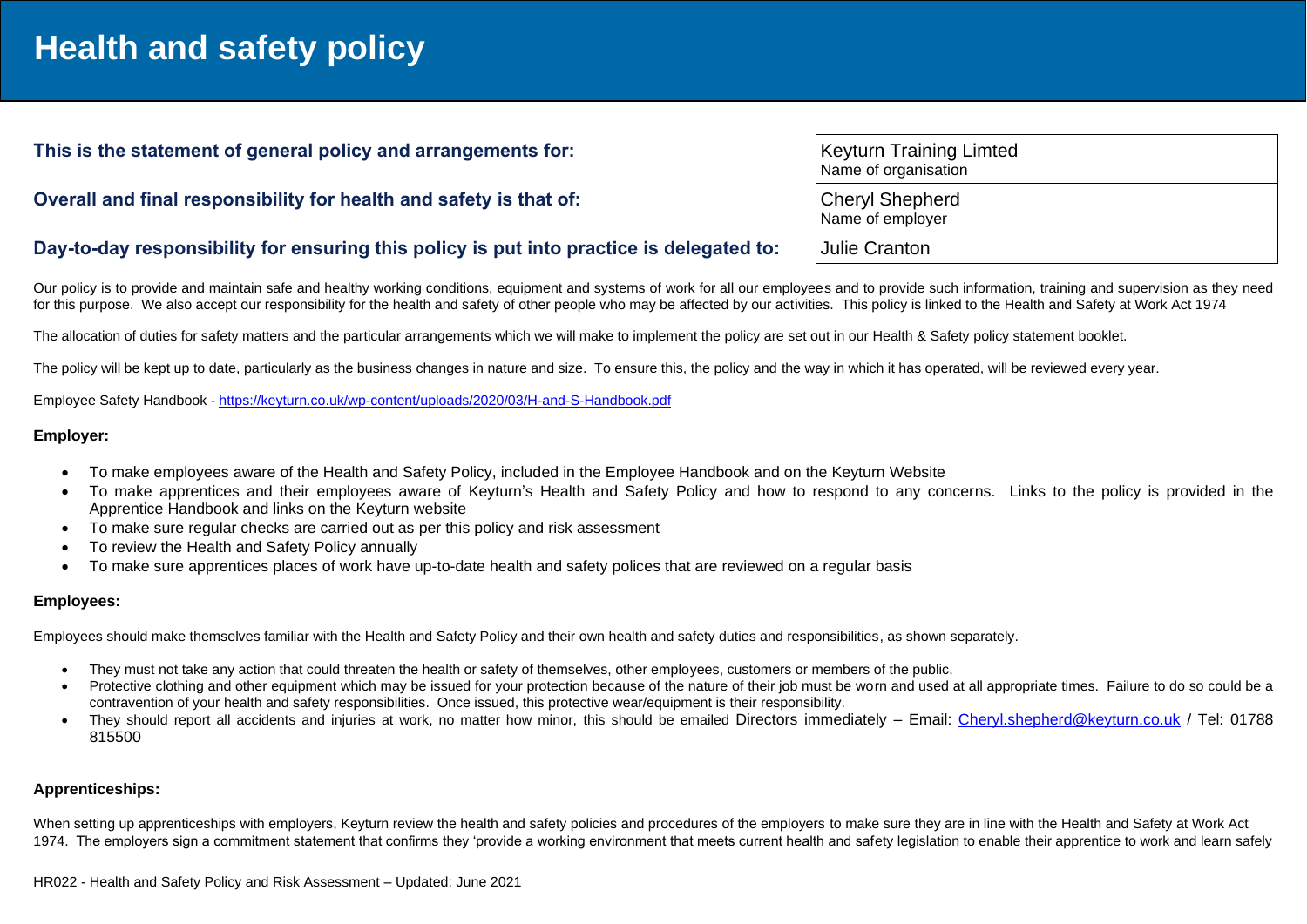for the duration of the apprenticeship'. Keyturn as a main provider of apprenticeships also sign the commitment statement confirming they 'provide a learning environment that meets current health and safety legislation to enable the apprentice to learn safely for the duration of the apprenticeship'.

Monitoring the wellbeing of apprentices is important. An apprentice is both an employee and student as well has having personal lives. This can be overwhelming for an individual. To raise awareness we recommend employers, apprentices and Keyturn employees to be aware and improve an apprentice's wellbeing. Visit the following website for more information and helpful quidance <https://www.instituteforapprenticeships.org/raising-the-standard-best-practice-guidance/welfare-and-wellbeing-raising-the-standards/> . Any accidents or ill health of apprentices must be reported to both the employer and the Keyturn office on 01788 815500 or email direct to the assessor. Contact details of the assessor can be found in the apprentice handbook.

Health & Safety and Risk is monitored on a monthly basis using the assessor feedback forms. The assessor feedback is done over the telephone once a month and signed off by the assessor, learner and employer. Any issues arising from this report is raised to the board of directors and employers and an action plan put together to resolve any H&S or other risk issues.

Most of Keyturn's delivery is either online or on the employers premises. As part of the Health and Safety process, we request that employers forward Keyturn their policy prior to the apprenticeship taking place. We also ask the employer to confirm that the apprentice has been given a copy of the policy.

| Any Health and Safety issues must be reported to the Directors immediately – Email: Cheryl.shepherd@keyturn.co.uk / Tel: 01788 815500 |  |
|---------------------------------------------------------------------------------------------------------------------------------------|--|
|                                                                                                                                       |  |

| <b>Statement of general policy</b>                                                                                                                      | <b>Responsibility of</b><br>(Name / Title) | <b>Action / Arrangements</b><br>(Customise to meet your own situation)                                                                                                                                                                                                                                                                              |
|---------------------------------------------------------------------------------------------------------------------------------------------------------|--------------------------------------------|-----------------------------------------------------------------------------------------------------------------------------------------------------------------------------------------------------------------------------------------------------------------------------------------------------------------------------------------------------|
| To make sure training and assessment of apprentices/learners is<br>carried out in a safe environment                                                    | Cheryl Shepherd, Managing Director         | FA056 Venue Check Sheets to be completed when running in-person workshops<br>APR006 - Assessment Plan Review to be completed with a check including any<br>concerns the apprentices may have in relation to health and safety<br>Assessor, employer and apprentice to raise any concerns with Health and Safety<br>directly to the Keyturn Director |
| To prevent accidents and cases of work-related ill health and<br>provide adequate control of health and safety risks arising from<br>work activities    | Cheryl Shepherd, Managing Director         | Carry out risk assessments on an annual basis for each employee                                                                                                                                                                                                                                                                                     |
| To provide adequate training to ensure employees are competent<br>to do their work                                                                      | Cheryl Shepherd, Managing Director         | Make sure any manual handling training is provided where needed                                                                                                                                                                                                                                                                                     |
| To engage and consult with employees on day-to-day health and<br>safety conditions and provide advice and supervision on<br>occupational health         | Cheryl Shepherd, Managing Director         |                                                                                                                                                                                                                                                                                                                                                     |
| To implement emergency procedures - evacuation in case of fire<br>or other significant incident.                                                        | Cheryl Shepherd, Managing Director         | Keyturn does not have a head office. Staff are encouraged to do an assessment of<br>their workplace in line with the risk assessment                                                                                                                                                                                                                |
| To make sure the external training rooms are a safe learning<br>environment for the trainer and the learners                                            | Cheryl Shepherd, Managing Director         | Each trainer is given a Venue Health and Safety check sheet to use at the beginning of<br>each workshop (Ref: FA056 Venue Check Sheet)                                                                                                                                                                                                              |
| To maintain safe and healthy working conditions, provide and<br>maintain plant, equipment and machinery, and ensure safe<br>storage / use of substances | Cheryl Shepherd, Managing Director         | Maintenance on equipment is carried out on an annual basis by the relevant employee<br>or supplier                                                                                                                                                                                                                                                  |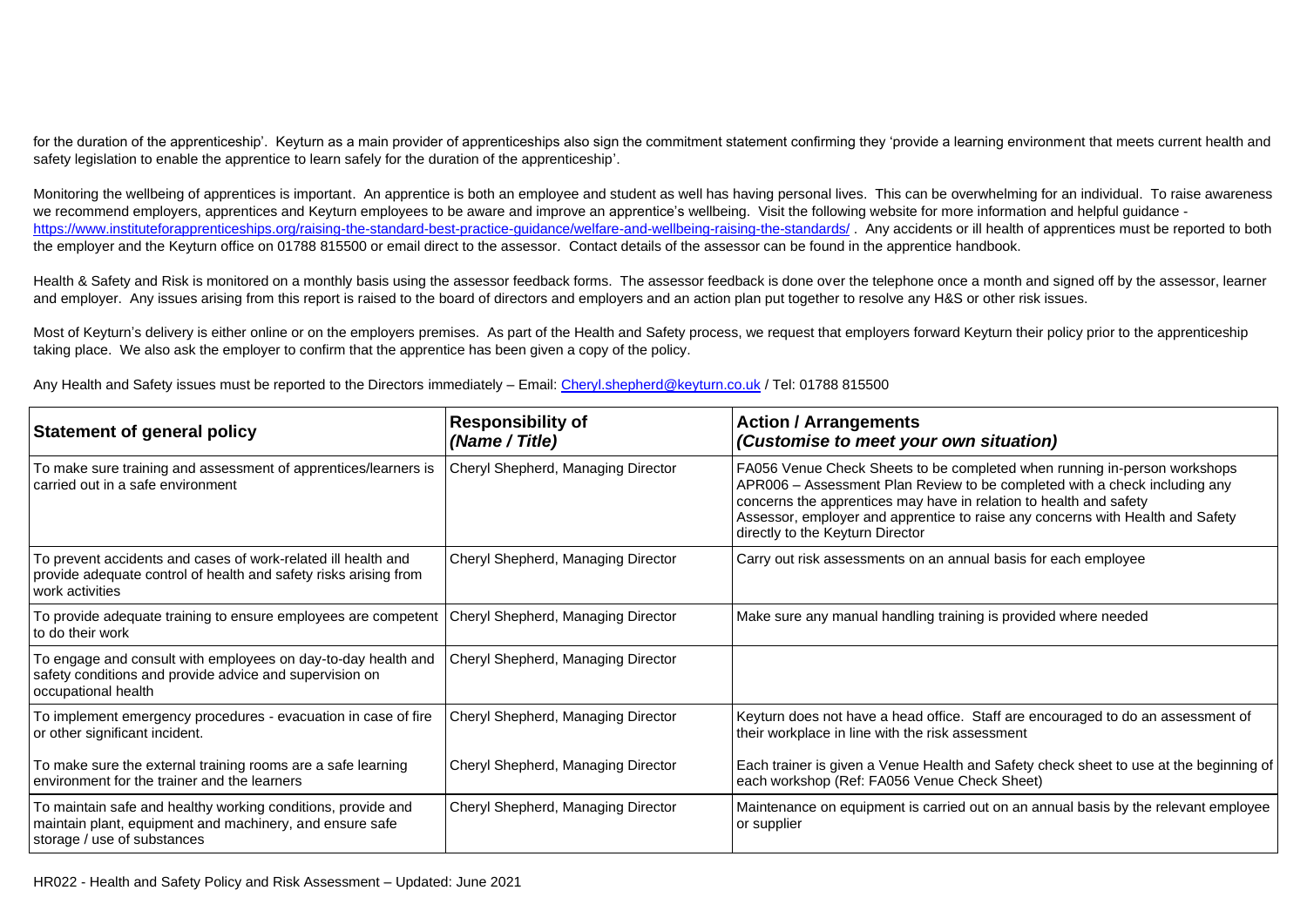| Health and safety law poster is displayed:                    | In Kitchen                                                    |        |              |                                           |
|---------------------------------------------------------------|---------------------------------------------------------------|--------|--------------|-------------------------------------------|
| Not applicable as Keyturn Training Ltd do not have an office. | Not applicable as Keyturn Training Ltd do not have an office. |        |              |                                           |
| Signed: (Employer)                                            |                                                               | Date:  | 15 June 2021 |                                           |
| Subject to review, monitoring and revision by:                | <b>Cheryl Shepherd</b>                                        | Every: | 12           | months or sooner if work activity changes |

Note 1: <http://www.communities.gov.uk/fire/firesafety/firesafetylaw/>

Note 2: [www.hse.gov.uk/riddor](http://www.hse.gov.uk/riddor)